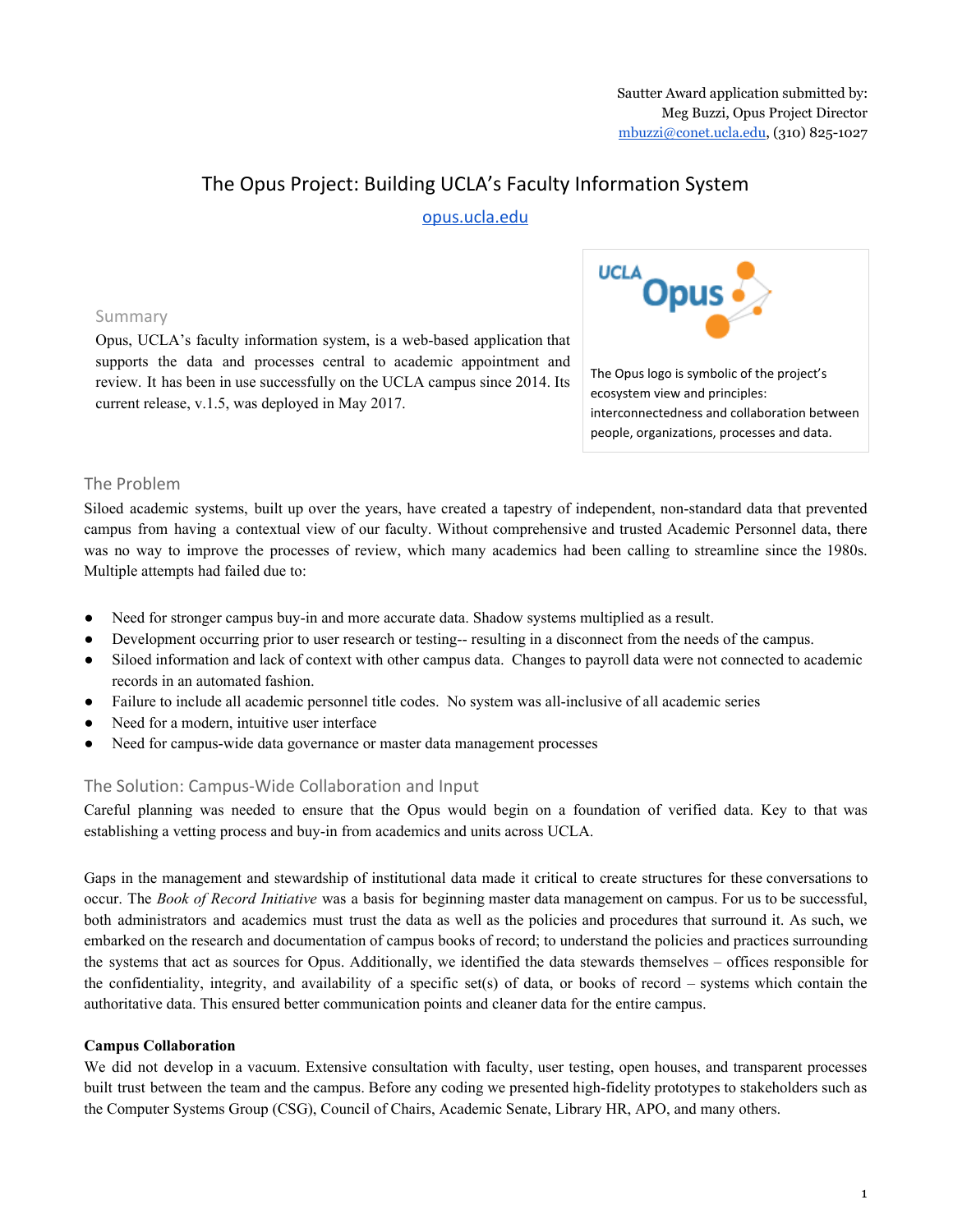

#### **A Screenshot from the Interactive Prototype:**

| Start a New Case                            |  |
|---------------------------------------------|--|
| Albus Dumbledore adumbledore@gseis.ucla.edu |  |
| What type of case would you like to start?  |  |
|                                             |  |
|                                             |  |
|                                             |  |
| Merit<br>New Appointment                    |  |
| Joint                                       |  |
| Split                                       |  |
|                                             |  |
| Cancel<br>Next                              |  |

Interactive prototypes allowed stakeholders to visualize the system for the first time, and vetted the system concepts with campus. Because many potential problems were resolved in the prototype phase, we made necessary changes to the application early in the process.

# Technology

- UX Stack: React, Redux, JQuery, Bootstrap, SASS
- Back End: SQL Server DB, Java, Hibernate, Spring framework (spring security, spring mvc, spring data, spring tx etc), Drools along with JSON format (Jackson Parser), encryption/decryption
- ETL: Informatica
- Authentication and Authorization: UCLA Single Sign On (Shibboleth), Grouper with OAuth2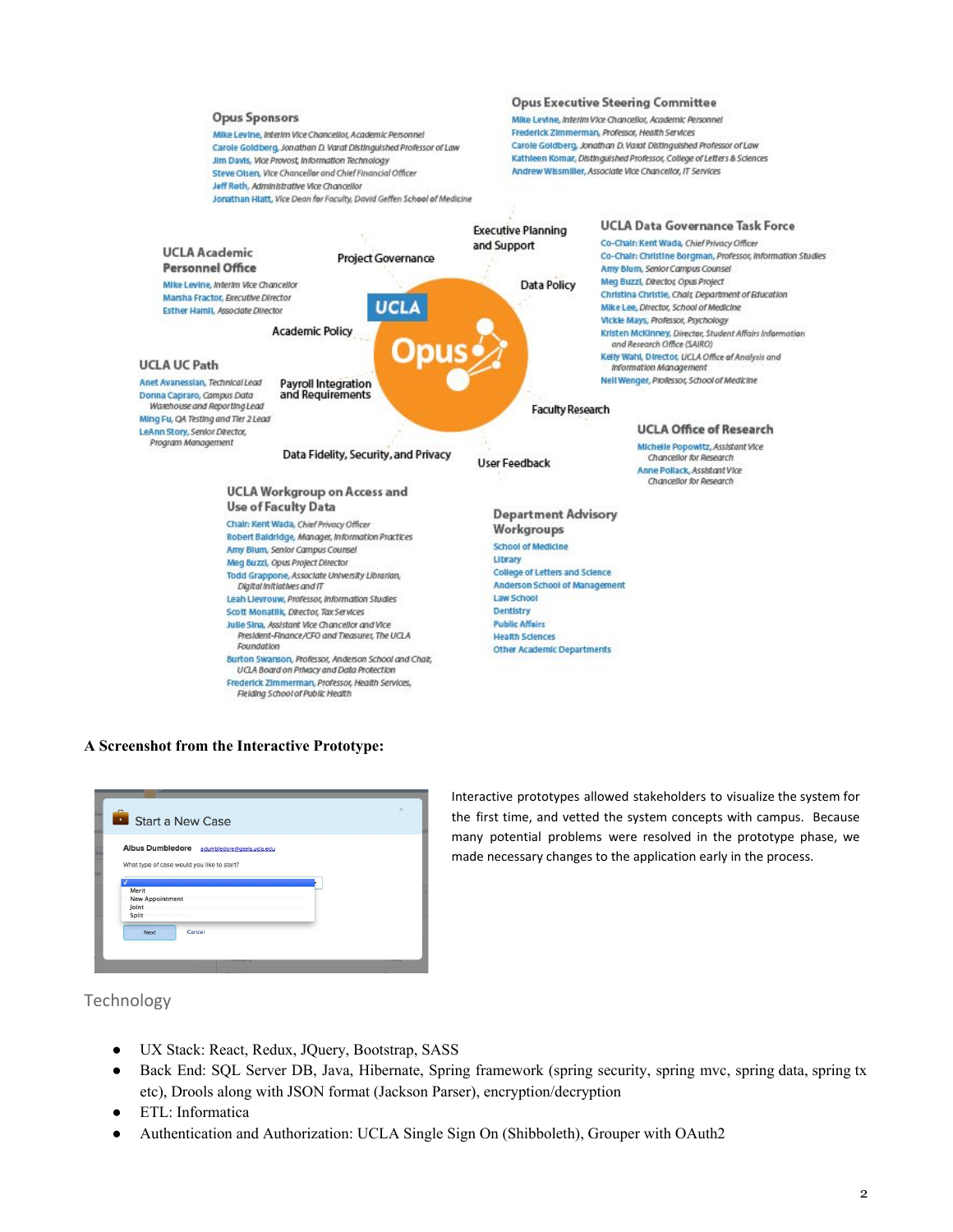# Timeline



# The Product

Opus integrates real-time data from Payroll (PPS), Academic Senate, UC Recruit, and the School of Medicine. This integration supports and highlights the critical interdependent network of data across campus. We provide user-driven, flexible reporting tools that support staff & administrators in carrying out their work. Our diverse user base of Deans, Department Administrators, Chairs, and others require different views of data. We are able to create canned reports for different needs, or give users the ability to customize tables themselves.

- Data appears through multiple lenses using customizable displays of fields, filters, and visualizations
- Opus aggregates data from other trusted systems to support decision-making based on facts and context
- Opus manages data access and permissions based upon existing policies and approved standards

| Series<br>$\sim$                                         |                                                      |                       |                                                                   |                 |          |
|----------------------------------------------------------|------------------------------------------------------|-----------------------|-------------------------------------------------------------------|-----------------|----------|
| 42 selected                                              |                                                      | <b>Change Columns</b> |                                                                   |                 | $\times$ |
| Filter: Enter keywords<br>Check all <b>x</b> Uncheck all |                                                      |                       |                                                                   |                 |          |
| ø                                                        |                                                      | $\Box$ UID            | Specialty                                                         | Rank            |          |
| Adjunct                                                  |                                                      | Mame                  | <b>E</b> Location                                                 | C Step          |          |
| Agriculture AES                                          |                                                      | <b>D</b> Opus ID      | Affiliation                                                       | Salary          |          |
| Agronomist                                               |                                                      | School                | Percent Time                                                      | <b>End Date</b> |          |
|                                                          |                                                      | <b>Division</b>       | Title Code                                                        | Waiver End Date |          |
| Astronomer                                               |                                                      | Department            | <b>Title</b>                                                      |                 |          |
| Clinical Prof. Dentistry                                 |                                                      | Area                  | G Series                                                          |                 |          |
| Clinical Volunteer<br>Adjunct                            |                                                      | Close                 |                                                                   |                 |          |
|                                                          |                                                      |                       |                                                                   |                 |          |
|                                                          | The user can view different series, ranks, and other |                       | Different reports are created by sorting, filtering, and showing/ |                 |          |

#### **Data Clean Up Screens - Cleaning up over 11,000 academic personnel records**



- Verified the underlying data was correct
- Allowed Dean's offices to correct their own records
- Used built-in checks and controls to catch data entry mistakes or policy errors
- Users verified 11,272 appointments in the system

# **Screenshots:**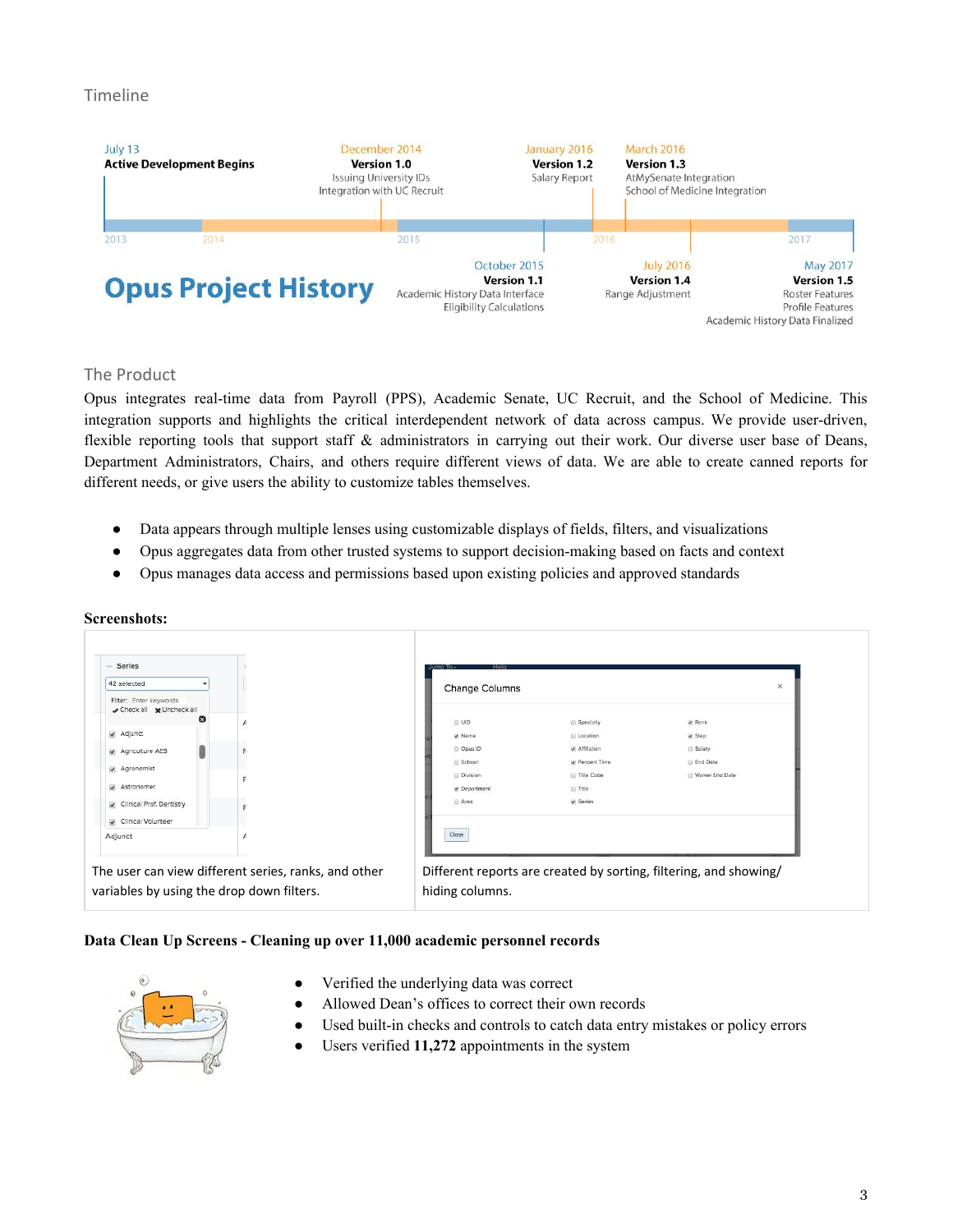#### **Roster**

- First unified view of all academic appointees at UCLA
- Shows which unit is responsible for an appointee's academic review
- Robust reporting features

#### **Salary Report**

Aggregates and compares salaries across different units, title codes, comp plans, and many other variables. Computes the percentage above scale and further above scale.

#### **Case Management**

Shows a campus-level view of all reviews and their location, as well as a summary of all relevant case information, thereby mitigating the need for many phonecalls.

#### Roster

| Change Columns                     | Show Only -                                    |  | Reset Table                                                  | Sorting by 1. Name         |  |
|------------------------------------|------------------------------------------------|--|--------------------------------------------------------------|----------------------------|--|
| Name<br>Search                     | Senate<br>m<br>Non-Senate<br>Tenured<br>m      |  |                                                              | Department<br>158 selected |  |
| Abarbanel, Brett Lillia            | Non-Tenured<br>89<br>Emeriti<br>⊛              |  | Psychiatry and Biobehavioral<br>Psychiatry and Biobehavioral |                            |  |
| Abarbanel, Brett Lillid            | Non-Emeriti<br>os<br>Unit 18<br>m              |  |                                                              |                            |  |
| Abbott, Caleb                      | Non-Unit 18<br><b>COL</b><br><b>HSCP</b><br>日: |  | N/A                                                          |                            |  |
| Abbott, John Joseph                | Non-HSCP<br>69                                 |  | Computer Science                                             |                            |  |
| Abbott, Ryan Benjam                | Appointed<br>Prospective<br>œ                  |  | Medicine                                                     |                            |  |
| Abdelfattah, Nizar Fathallah Saleh |                                                |  | Ophthalmology                                                |                            |  |
|                                    |                                                |  |                                                              |                            |  |

The roster can be sorted by Senate, Non-Senate, Emeriti, and other faculty groupings.

# **Eligibility Calculator**



- First automated academic eligibility calculator in the UC, replacing error-prone calculation
- Allows administrators to see at a glance what type of review Appointees are next eligible for, when the review must be completed, and the next step in the Appointee's career path
- Prepares administrators for upcoming review workload; provides just-in-time guidance and support for faculty, ensures that unit is in compliance with UC policy
- This module uses UC Policy as its rules engine, and is easily adoptable by other UCs

# Emphasis on User Experience

From the beginning, Opus emphasized usability and customer experience. Its interface takes cues from modern applications such as Amazon, TurboTax, and Zappos- the goal being an experience comparable to products that people are familiar using every day. Additionally, when building an an enterprise application for a university, the last thing your users expect is a little bit of humor. Although it was a risk to depart from the serious tone of most university apps, users appreciated the unexpected "points of delight." It added fun to clerical work, and made our software a lot more approachable, enhancing user adoption.